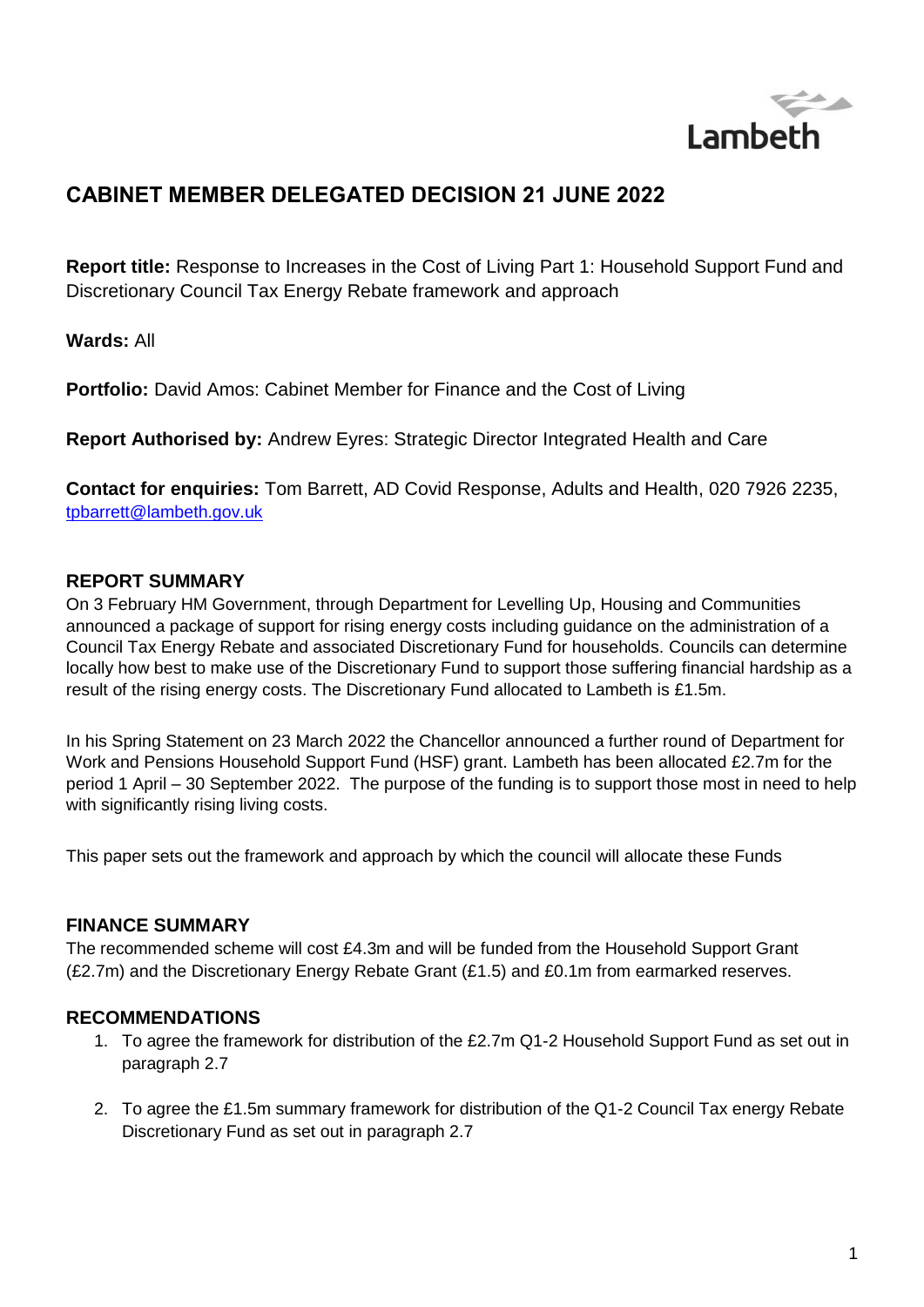# **1. CONTEXT**

- 1.1 On 3rd February HM Government, the Department for Levelling Up, Housing and Communities announced a package of support for rising energy costs including guidance on the administration of a Council Tax Energy Rebate (CTER) and associated Discretionary Fund for households. Councils can determine locally how best to make use of the Discretionary Fund to support those suffering financial hardship a result of the rising cost of energy. The Discretionary Fund allocated to Lambeth  $is$   $f1.5m$ .
- 1.2 Following a number of similar grants during the pandemic (e.g. Winter Grant Scheme and Covid Local Grant Support) the Department for Work and Pensions announced a new Household Support Fund (HSF) grant in October 2021 to support those most in need in the winter during the final stages of economic recovery. Lambeth's allocation was £2.7m and full spend was achieved largely through the provision of direct support for fuel and food to families in receipt of free school meals, top-up of the council's existing Emergency Support Scheme (renamed Household Support Scheme) and a number of direct awards to organisations operating in food and/or surplus food distribution.
- 1.3 In his Spring Statement on 23 March 2022 the Chancellor announced a further round of the Household Support Fund. Lambeth has been allocated a further £2.7m for the period 1 April – 30 September 2022. The purpose of the funding is to support those most in need to help with significantly rising living costs.
- 1.4 The criteria of the funding for phase 2 of the Household Support Fund has changed to the following:
	- a. At least a third of the funding must be supporting households with children
	- b. At least a third of the funding must support residents pensioners **[new]**
	- c. The funding must be spent on directly supporting residents (and additional overheads) or supporting residents to receive direct awards as opposed to paying for advice and guidance
- 1.5 For the purposes of this spend the council will class pensioners as residents who are eligible for a state pension prior to 30 September 2022.
- 1.6 As before, the expectation is that the funding should primarily be used to support households in the most need with food, energy, and water bills. It can also be used to support households with essential costs related to those items and with wider essential costs. In exceptional cases of genuine emergency, it can be used to support housing costs where existing housing support schemes do not meet this exceptional need.
- 1.7 The council conducted an evaluation of the previous Household Support Fund spend with a group of internal cross-department colleagues to identify cohorts that were supported, and areas potential resource is needed. The council also consulted with voluntary community sector organisations to gain feedback on how the fund was allocated.
- 1.8 Given the similar target audiences of the funds, those struggling to meet energy costs in the case of the CTER Discretionary Fund, and those struggling to meet significantly rising living costs in the case of the HSF this report proposes a single framework for distribution of both funds.
- 1.9 In comparison to London or the wider UK Lambeth has a relatively high proportion of residents living on low incomes and in poverty: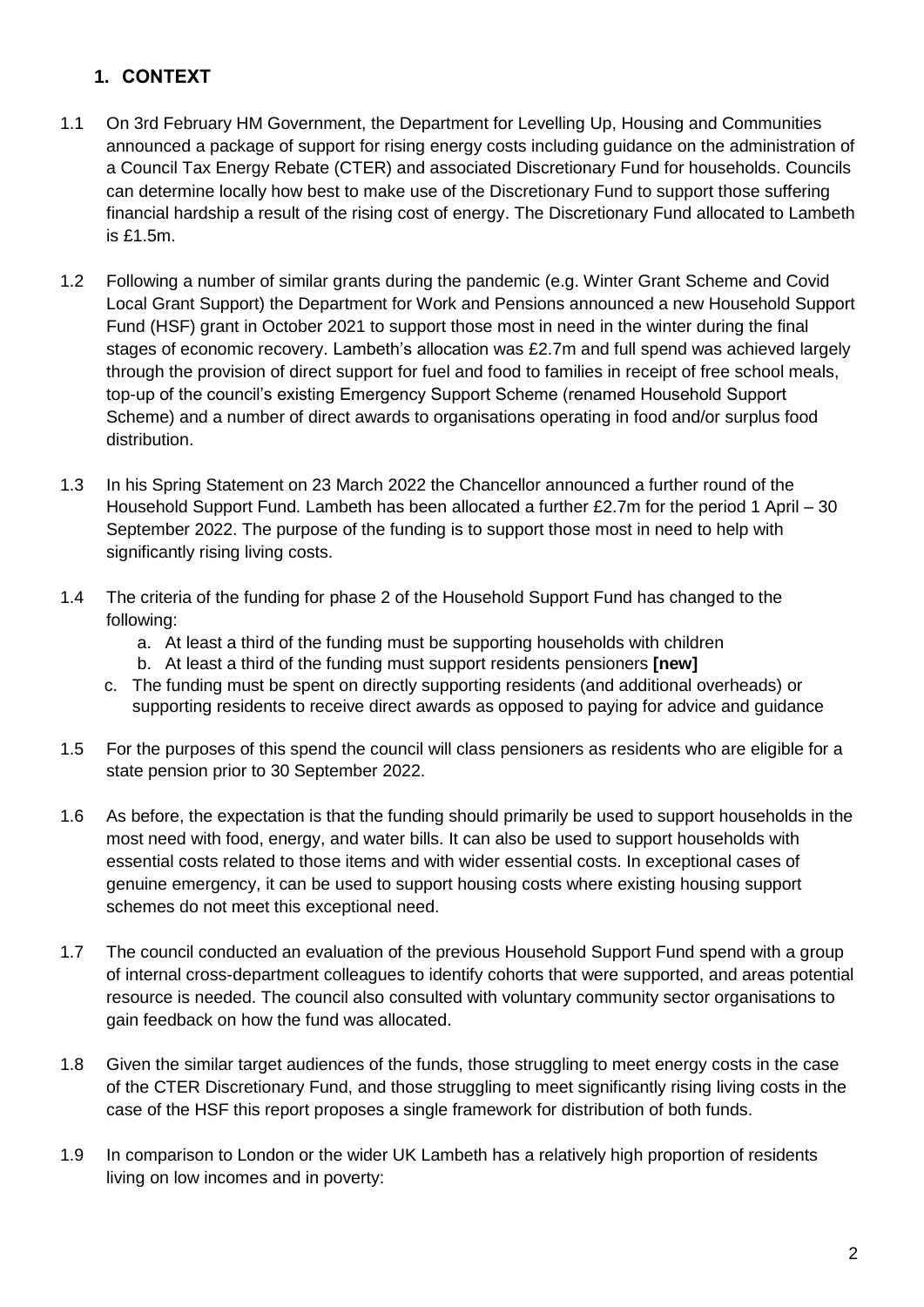- Recent residents survey figures indicate 21% of Lambeth residents predict that they will find it difficult to pay for food over the next 12 months, 34% predict they will find it difficult to pay for electricity, 27% for rent and 16% for the internet.
- 14% of Lambeth residents reported household incomes which would classify them as lowincome. These low-income households are significantly more likely to foresee difficulty paying for food (48%), electricity (67%), rent (49%) and the internet (38%).1
- Poverty significantly increases the likelihood of low birth weight, worse physical and mental health, teenage pregnancy, dying in an accident, poor education and employment opportunity, feelings of exclusion due to having fewer social contacts and access to social activities, exploitation, entering gangs and serious youth violence.
- Approximately 1 in 4 Lambeth pensioners (26.2%) are in receipt of Pension Credit implying very low incomes as compared to around 1 in 5 (17.1%) for London and just over 1 in 8 for England (11.6%).
- Based on data from 2019, around 1 in 7 Lambeth households were estimated to be in fuel poverty which was near the London average.
- It is anticipated that significantly more Lambeth households will experience food poverty and insecurity due to the increasing cost of living.
- It should also be noted that in London around 17% of workers experience in-work poverty.

# **2. PROPOSAL AND REASONS**

# **Changes to the framework from the previous approach**

- 2.1 The most substantial change that the council is proposing to make to its frameworks for distribution of the combined Household Support and CTER Discretionary Funds is a shift from a combined 'push' and 'pull' approach, to a stronger emphasis on 'push' approaches.
- 2.2 In the first phase of the Household Support Fund, 61% of the funding was 'pushed' out in voucher form to families via schools (£20 per week per child). These families were identified using 'receipt of Free School Meals' as an indicator for being likely to require support. This was to reflect the significantly increased food and energy costs that families with children experience during the school holidays. Approx. 15% of the fund was spent on direct awards on food support and reducing energy bills, 5% on administration and the remaining 20% was used to provide additional funding into the council's emergency support scheme, the criteria of which were relaxed and was renamed Household Support Scheme.
- 2.3 During Q3-Q4, 12,074 individual awards were made for food and fuel support through the Household Support Scheme. Whilst this is a substantial number, the scheme requires residents to 'pull' the money out of the local authority which has barriers for people in need of support as they have to be aware of the scheme existing and then submit an application form which needs to be reviewed and agreed (staffing cost). Maintaining demand for the HSS also requires a substantial amount of communications activity (further cost) and tends to only result in sporadic rather than sustained demand.
- 2.4 The combined challenges of sustaining demand in the HSS, particularly when demand for support for energy costs is lower due to the summer months, and the need to ensure that 33% of the Household Support Fund reaches pensioners necessitates a change in approach to distribution of the combined HSF and CTER Discretionary Funds. It is proposed that the authority switches to an approach whereby the majority of support available from these grants is 'pushed' out to residents most in need. Further information on how those residents will be identified and the means of distribution is detailed below.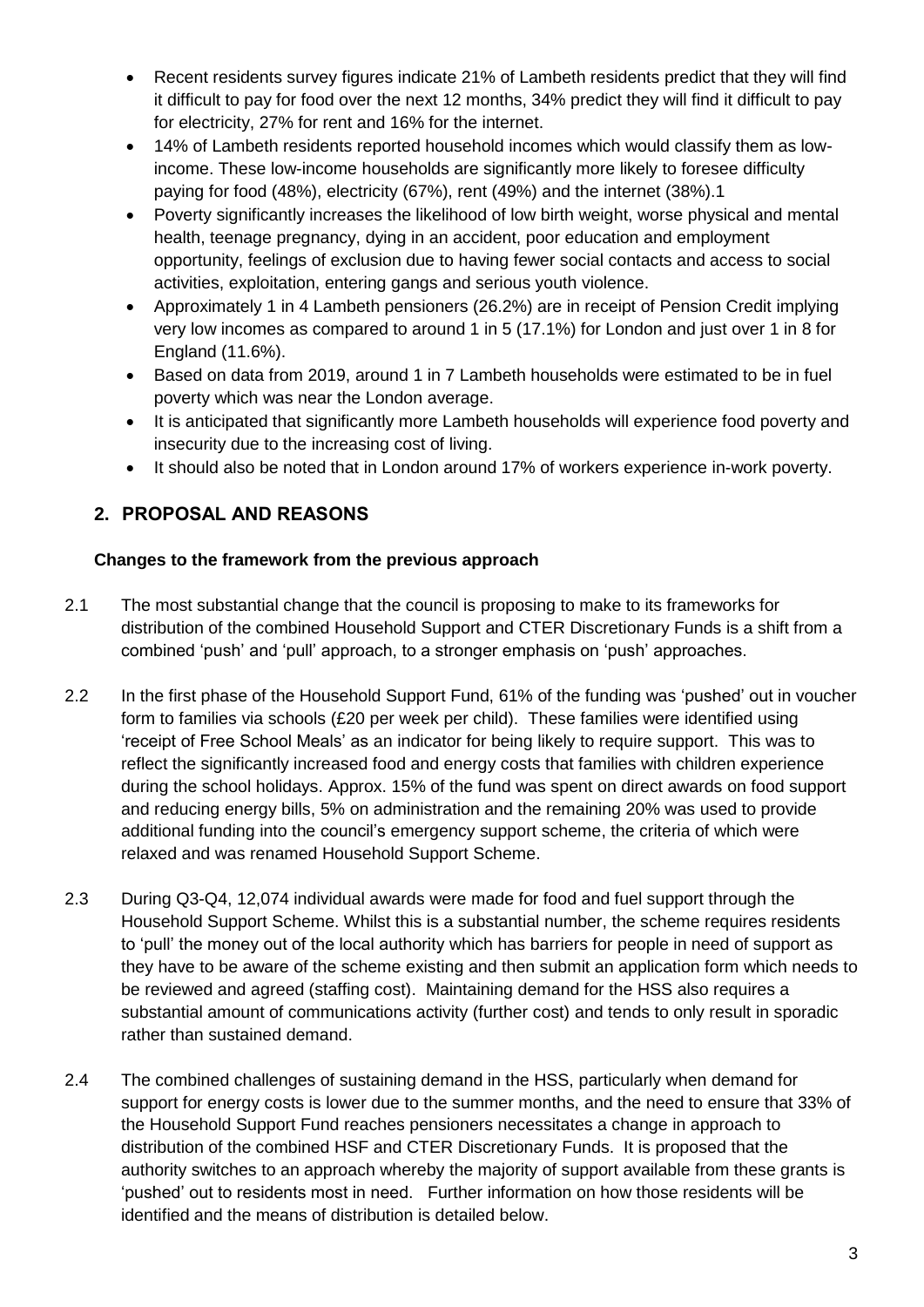- 2.5 Officers will monitor and evaluate the impact of the April September 2022 Household Support Fund and compare with the impact of the previous round (October – March 2022). This evaluation will include how much money residents saved through these interventions and will inform plans for the supporting residents with the cost of living increases in Winter 2022.
- 2.6 Lambeth Council consulted with internal departments, schools and voluntary sector organisations on the proposed allocation of these funds. This included consultations with food organisations, advice agencies and Lambeth Age UK. Schools and voluntary sector organisations will be notified of the launch of proposed interventions once confirmed.

### **Summary of framework**

<span id="page-3-0"></span>2.7 It is proposed the total funding is allocated using the following criteria with further detail for each allocation provided in the remainder of the report:

| <b>Planned activities</b><br><b>Eligibility criteria</b><br>(E)<br>source<br>Direct financial support to |  |
|----------------------------------------------------------------------------------------------------------|--|
|                                                                                                          |  |
|                                                                                                          |  |
| households                                                                                               |  |
| Household is in a CT Band E-H<br><b>CTER DF</b><br>£150 post-office payout<br>383,100                    |  |
| property AND in receipt of Council                                                                       |  |
| <b>Tax Support</b>                                                                                       |  |
| Household in receipt of Council Tax<br>HSF and/or<br>£50 post-office payout<br>757,600                   |  |
| Support AND NOT a pensioner<br><b>CTER DF</b>                                                            |  |
| Household in receipt of Council Tax<br>£100 post-office payout<br>810,500<br>HSF and/or                  |  |
| <b>CTER DF</b><br>Support AND a pensioner                                                                |  |
| £20 per child per week of<br>1,908,620<br>HSF and/or                                                     |  |
| Has a child eligible for free school<br>meals in the household<br>the school holidays<br><b>CTER DF</b>  |  |
|                                                                                                          |  |
|                                                                                                          |  |
| <b>Fuel Bank Foundation</b><br>HSF and/or<br>15,000<br>Low income/crisis                                 |  |
| <b>CTER DF</b>                                                                                           |  |
| <b>HSF</b><br>Have No Recourse to Public Funds<br>$\overline{£25}$ award for single<br>17,700            |  |
| and a health and social care needs<br>households                                                         |  |
| £50 award for households                                                                                 |  |
| with children                                                                                            |  |
|                                                                                                          |  |
| <b>Material support to residents</b>                                                                     |  |
| Direct awards to surplus food<br>Support for Food and<br>140,000<br><b>HSF</b>                           |  |
| distribution/Foodbank/advice<br>energy                                                                   |  |
| agencies                                                                                                 |  |
|                                                                                                          |  |
| Indirect support to residents                                                                            |  |
| Reducing household bills -<br>By referral<br><b>HSF</b><br>50,000                                        |  |
| Energy Awareness &                                                                                       |  |
| vulnerability check                                                                                      |  |
| <b>Resident communications</b><br>Targeted communications<br>60,398                                      |  |
| to residents regarding                                                                                   |  |
| support they may be                                                                                      |  |
| entitled to<br><b>HSF</b>                                                                                |  |
| Support to vulnerable<br>Support to residents to access funds<br>75,000                                  |  |
| residents to access                                                                                      |  |
| <b>HSF</b><br>entitlement                                                                                |  |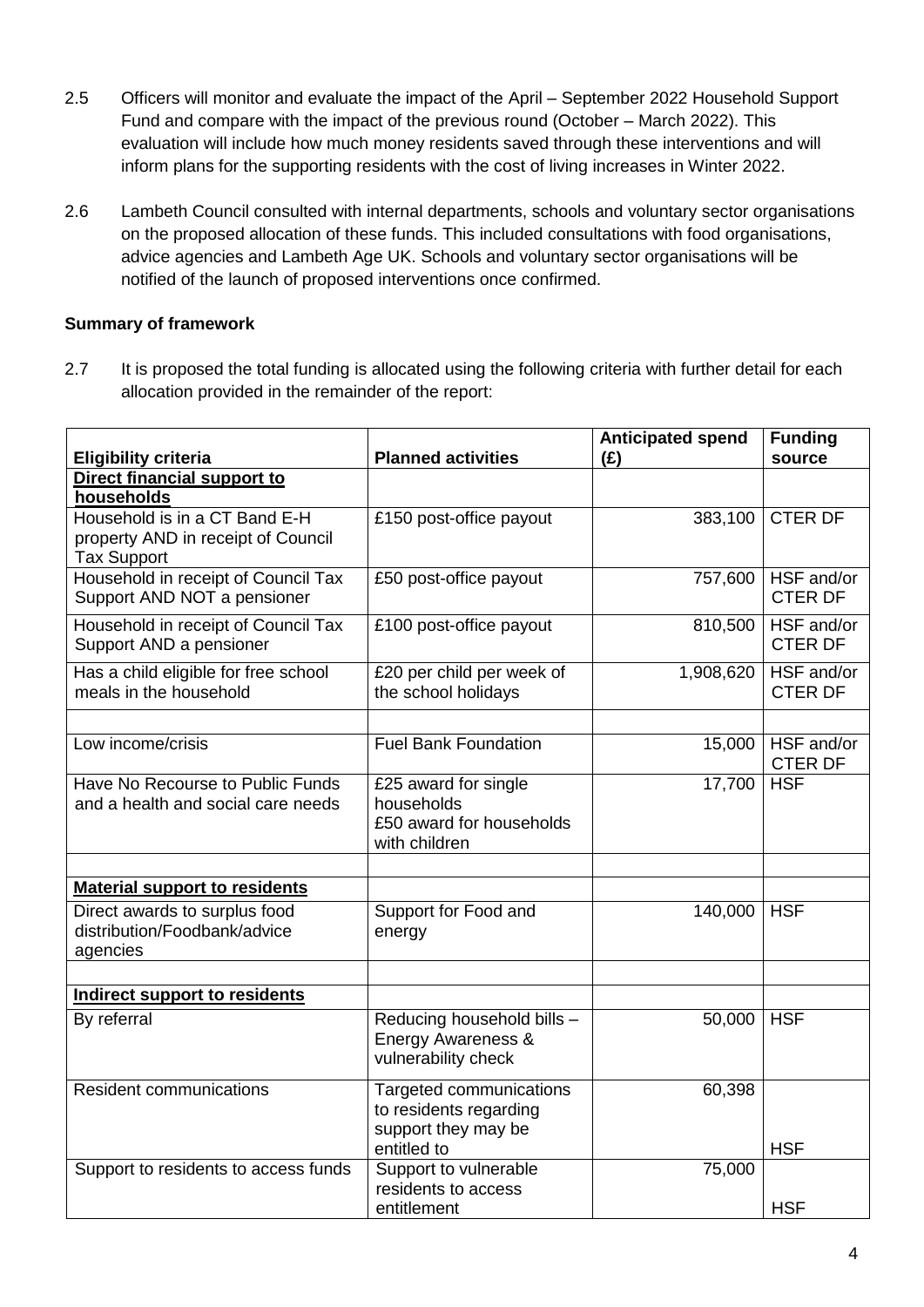| Processing payments to residents | Staff to process payments<br>and associated costs | 80,000    | <b>HSF</b> |
|----------------------------------|---------------------------------------------------|-----------|------------|
|                                  |                                                   | 4,287,918 |            |

#### **Detailed proposals**

| Name:            | Council Tax Energy Rebate for those not living in Band A-D properties      |  |  |
|------------------|----------------------------------------------------------------------------|--|--|
| <b>Criteria:</b> | Household in a Council Tax Band E-H property AND in receipt of Council Tax |  |  |
|                  | Support                                                                    |  |  |
| <b>Activity:</b> | £150 post-office payout                                                    |  |  |
| Total:           | £383,100                                                                   |  |  |

- 2.8 The council has already begun to distribute £16m of support from the core Council Tax energy Rebate scheme through payments of £150 to every eligible household (all households in Council Tax Bands A-D). This proposal will ensure that residents who live in higher banded properties (E-H), but who receive Council Tax Support (i.e. receive income-based Jobseeker's Allowance (JSA), or income-related Employment and Support Allowance (ESA), guaranteed Pension Credit or Income Support) receive £150.
- 2.9 There are 2554 households within this cohort. Payments will be made to these residents through Post Office payout which is already utilised by Lambeth Council to send residents cash directly. Residents will be sent a code through letters and email than can then be exchanged for money at any Post Office branch. All communications will be translated into the most spoken languages in the borough.
- 2.10 The Post Office administers payments to residents but a Post Office account is not necessary to receive the funds. Residents who have not claimed their Post Office payment will receive an inreach phone call to identify anything barriers to access and look to solve these with support or by providing alternative means of receiving funds where necessary.

| Name:            | Additional support for low-income households (non-pensioners)   |
|------------------|-----------------------------------------------------------------|
| Criteria:        | Household in receipt of Council Tax Support AND NOT a pensioner |
| <b>Activity:</b> | £50 Post Office payout                                          |
| Total:           | £757,600                                                        |

2.11 The increase in food and energy prices disproportionately impacts households with lower incomes. Poorer households have less disposable income and less flex in their budget and spend disproportionately more on energy costs<sup>1</sup> 'Residents in receipt of Council Tax Support' is a helpful proxy indicator to identify households with low-income levels. This proposal will ensure that additional support is provided to the c. 15,000 non-pensioner recipients of council tax support in the borough as follows:

|                          | No. of CTS recipients | Award | Total cost |
|--------------------------|-----------------------|-------|------------|
| Vulnerable with Children | 4927                  | £50   | £246,350   |
| Other                    | 10.225                | £50   | £511,250   |
| Total                    | 15,152                |       | £757,600   |

<sup>1</sup> https://www.instituteforgovernment.org.uk/explainers/cost-living-crisis

 $\overline{a}$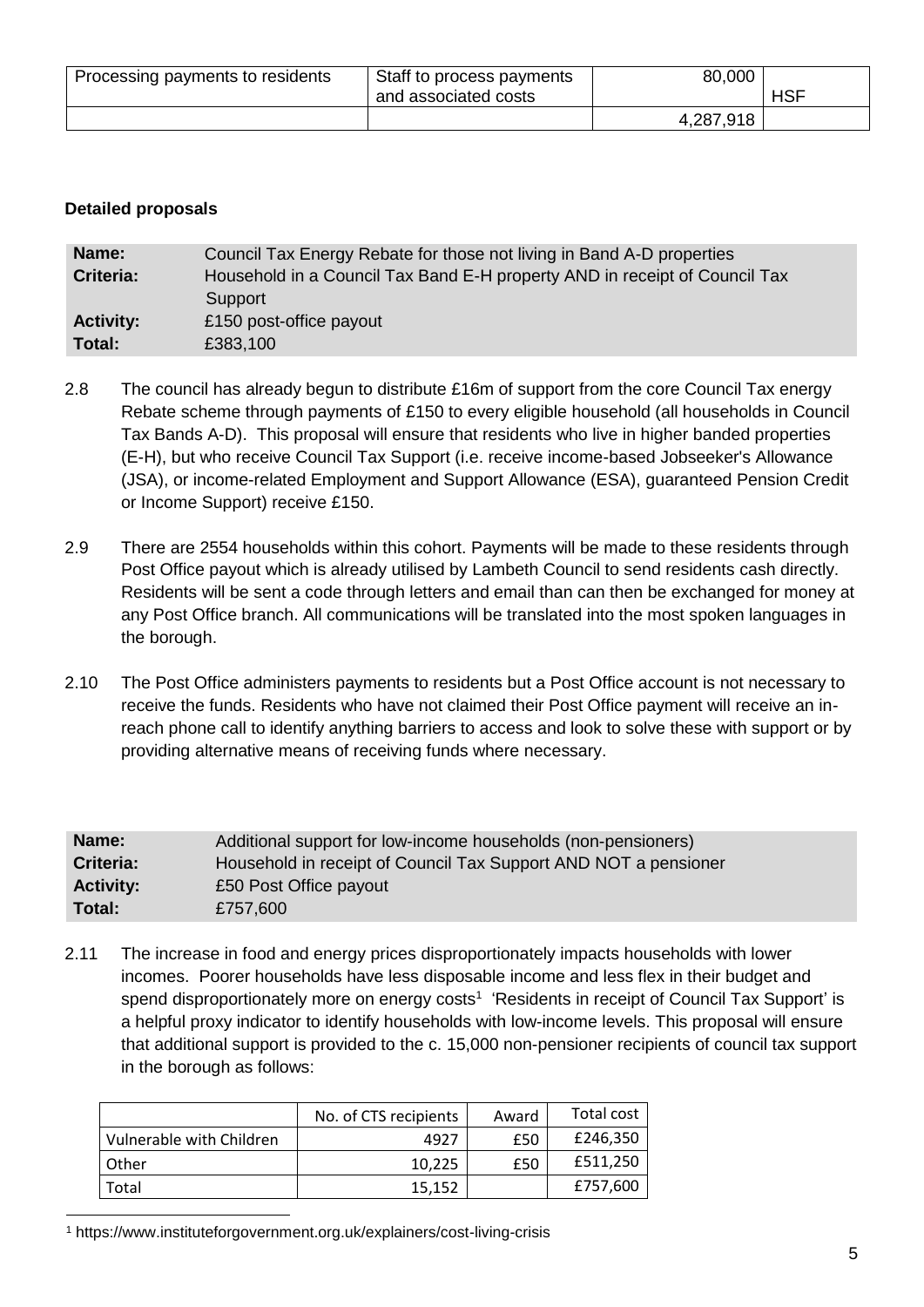2.12 As above, payments will be made to residents through Post Office payout and communications will be translated into the most common languages in the borough.

| Name:                                                                    | Additional support for low-income pensioner households |  |  |
|--------------------------------------------------------------------------|--------------------------------------------------------|--|--|
| Criteria:<br>Household in receipt of Council Tax Support AND a pensioner |                                                        |  |  |
| <b>Activity:</b>                                                         | £100 Post Office payout                                |  |  |
| Total:                                                                   | £810,500                                               |  |  |

- 2.13 The increase in food and energy prices disproportionately impacts households with lower incomes. Poorer households have less disposable income and less flex in their budget and spend disproportionately more on energy costs<sup>2</sup> 'Residents in receipt of Council Tax Support' is a helpful proxy indicator to identify households with low income levels. This proposal will ensure that additional support is provided to the c. 8,000 pensioner recipients of council tax support in the borough.
- 2.14 This proposal has a particular focus on support to pensioners reflecting the requirement for 33% of the Household Support Fund to be allocated to supporting pensioners.
- 2.15 The funding will be provided per household for residents who are pensioners rather than to individual residents, mirroring the payments given for residents in payments A-D.
- 2.16 As above, payments will be made to residents through Post Office payout.

| Name:            | Additional support for households with children during the school holidays |
|------------------|----------------------------------------------------------------------------|
| Criteria:        | Has a child eligible for free school meals in the household                |
| <b>Activity:</b> | £20 per child per week of the school holidays (7 weeks)                    |
| Total:           | £1,908,620                                                                 |

- 2.17 The council has a longstanding commitment to supporting families with children during the school holidays to reflect the increased costs, particularly of fuel and food, of having the children at home. The council uses 'child in receipt of free school meals' as a proxy indicator for low income levels in the household and to enable support to be proportionate to the number of children.
- 2.18 The contribution for each eligible family will amount to £20 per child for each week of the holiday period towards food and energy bills.
	- Summer half term –1 week
	- Summer holiday 6 weeks
- 2.19 The criteria for eligibility for these vouchers will be school aged children entitled to free school meals, children who are eligible for 2-year-old pupil place and are classified as vulnerable and 3 and 4year olds entitled to early years Pupil Premium. Based on an FSM pupil population of 11,704 and Early Years pupils of 2,542 this award amounts to £1.9m. There is an expectation that the projection on FSM numbers in schools could increase during the remainder of the school year due to the increase in families becoming eligible.

#### **Name:** Supporting residents with no recourse to public funds

 $\overline{a}$ <sup>2</sup> https://www.instituteforgovernment.org.uk/explainers/cost-living-crisis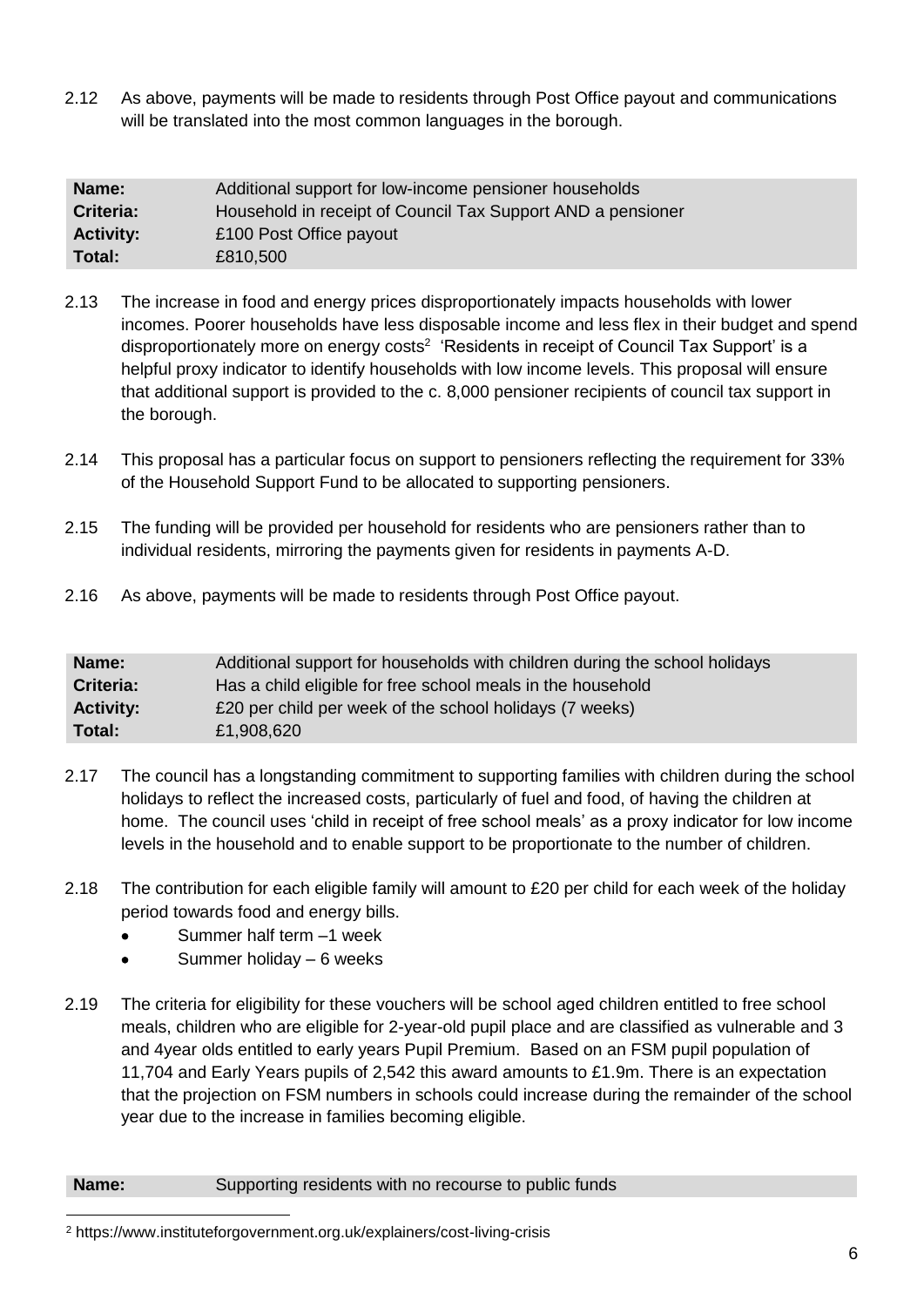**Criteria:** Residents with no recourse to public funds and meet health and social care criteria **Activity:** £50 per month for families with children and £25 per month for single households **Total:** £17,700

- 2.20 The council's No Recourse to Public Funds team works with vulnerable families and individuals with care and support needs. The grant terms and conditions state that the council will be eligible to provide a basic safety net to people, regardless of immigration status, where there is a community care need or a risk to a child's wellbeing.
- 2.21 The allocated funding equates to a food and fuel allowance of £50 per month for families with children and £25 per month for single individuals with community care needs or serious health concerns.
- 2.22 This cohort is often hard to reach and unlikely to apply for funding when needed. By providing the funding directly to the No Recourse to Public Funds team for allocation, Lambeth can ensure known residents who fit the grant criteria and would otherwise be at risk this winter are given support for food and fuel.

| Name:            | <b>Fuelbank Foundation support</b>                                                |
|------------------|-----------------------------------------------------------------------------------|
| Criteria:        | Residents with pre-pay meter and meet other low-income/crisis qualifying criteria |
| <b>Activity:</b> | Fuel vouchers                                                                     |
| Total:           | £15,000                                                                           |

- 2.23 The Housing Support Team supports Lambeth council residents who are impacted by Benefit issues, residents who are risk of evictions and Lambeth residents deemed vulnerable. The housing support Team have been working in partnership with the Fuel Foundation since November 2020. The partnership was formed to address what was then, a growing problem for Lambeth residents, fuel poverty. However, two years on; fuel poverty has now morphed into a much bigger issue not just for Lambeth but for the UK, due to various reasons but most notably due to the recent energy tariff increases. Fuel vouchers are provided to Lambeth residents in any tenures e.g., council tenants, Housing associations residents, private sector residents and temporary accommodation customers.
- 2.24 The vouchers support an array of vulnerable cohorts e.g., welfare impacted residents, care leavers, pensioners, and residents in high arrears and at risk of eviction Fuel vouchers in value of £30 are issued in the Spring/Summer seasons and vouchers in value of £49 are issued in Autumn/winter seasons. To be eligible residents must have a Pre-payment meter and;
	- a. living without heat light and power because the meters have switched off and they have no finance to reconnect
	- b. Or when the meters will be switched off imminently (i.e., within the next 24-48 hours) and again resident does not have the finances to avoid self-disconnection
	- c. Residents at risk of eviction, in high rental arrears and on low income
- 2.25 From January 2020 to May 2022, a total of 612 Lambeth households have benefited from this incentive totalling to a value of £22,155.28.

| Name:            | Reducing household bills - Energy Awareness & vulnerability check |
|------------------|-------------------------------------------------------------------|
| <b>Criteria:</b> |                                                                   |
| <b>Activity:</b> |                                                                   |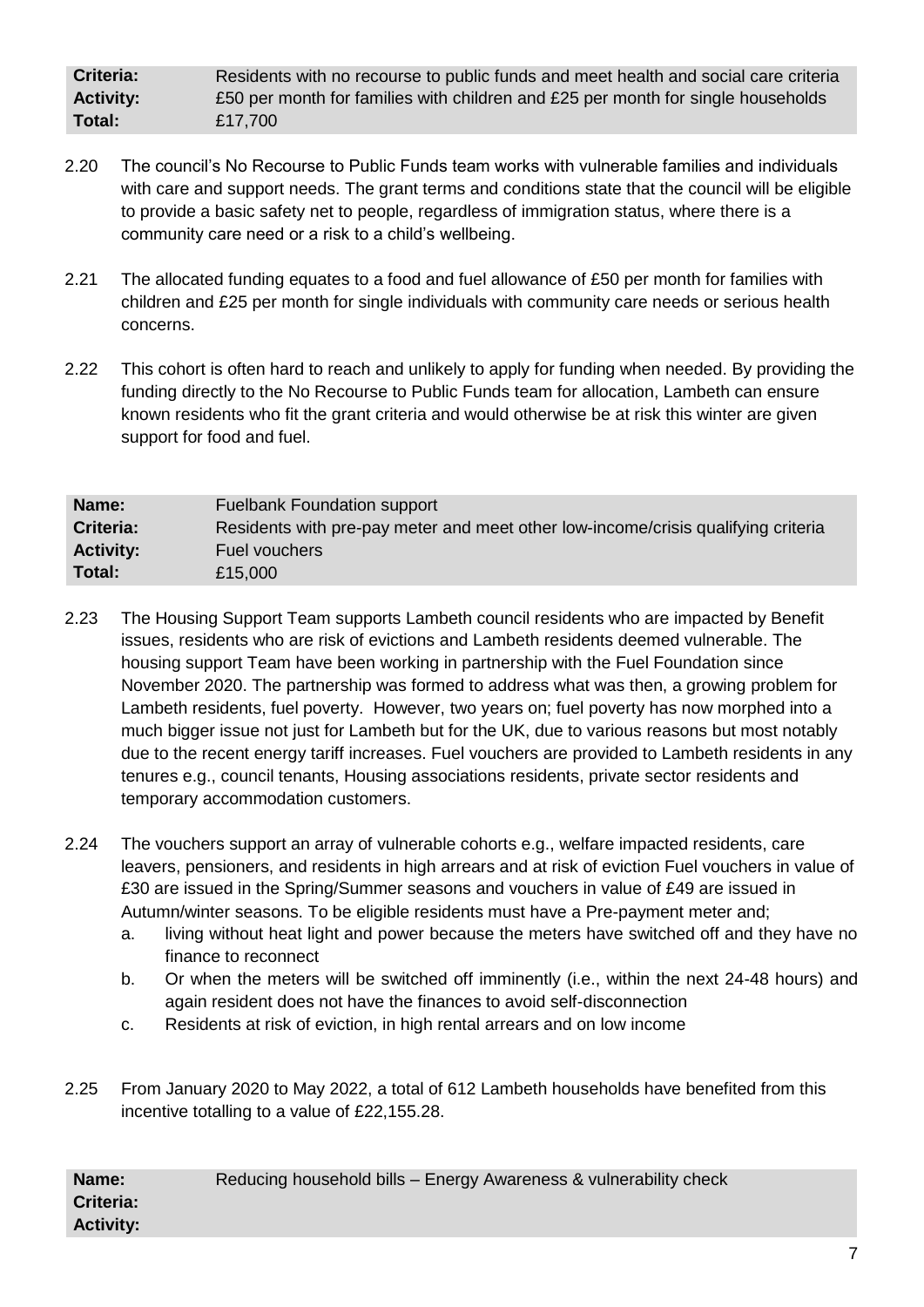#### **Total:** £50,000

- 2.26 Increased energy costs will be an ongoing issue for vulnerable residents, particularly over the winter months. To support households to reduce their fuel bills on an ongoing basis and reduce the amount of repeat applications for fuel assistance, it is proposed that £50,000 of funding be allocated to extend the current delivery of the Groundwork London Green Doctor programme in Lambeth to support an additional 400 households experiencing fuel poverty (200 remote, 200 inperson visits).
- 2.27 Analysis pre-Covid demonstrated that the Green Doctor service saved households on average more than the amount required to take them out of fuel poverty (according to ONS definition), and that the benefits of learning from the scheme (e.g. how to switch tariff/understand your bill, how to manage your household energy including thermostat/impact of 30 degree washes/heating what you need, small measures fitted, water use advice) last for years. The service is also able to administer fuel vouchers and undertake a health triage to assess vulnerability, including onwards referrals into other services.
- 2.28 The proposed scheme is an expansion of the existing offer for Lambeth residents available through the [South London Healthy Homes](https://cact.org.uk/swtw) scheme, so requires minimal set up. Residents accessing the Emergency Support scheme for fuel vouchers would be encouraged to take up a Green Doctor appointment and also receive information on the more extensive sustainability support available for low-income households through the Lambeth Green Homes Grant.

| Name:            | Direct awards to surplus food distribution (Healthy Living Platform)/Trussell Trust<br>foodbanks                 |
|------------------|------------------------------------------------------------------------------------------------------------------|
| Criteria:        | Determined by provider                                                                                           |
| <b>Activity:</b> | Additional support to at scale food and surplus distribution to meet the impact of<br>increased demand and costs |
| Total:           | £140,000                                                                                                         |

- 2.29 The council has an existing arrangement with Healthy Living Platform (HLP) to operate a surplus food co-ordination and distribution service providing surplus food to a range of community organisations across the borough. The Trussell Trust (TT) operate five foodbanks in the borough distributing food parcels to residents referred into the service from a single distribution hub. Both work closely with voluntary and community sector groups across the borough that work with our most vulnerable residents.
- 2.30 This funding will be split 50/50 and provided to HLP/TT to enable them to meet the impact of increased demand and costs.

| Name:<br><b>Criteria:</b> | Communications, staffing and administration                                                                                                                                              |
|---------------------------|------------------------------------------------------------------------------------------------------------------------------------------------------------------------------------------|
| <b>Activity:</b>          | Staffing to support advice agencies to assist residents with completing applications<br>for funding, communications with residents, administration of Post Office payout to<br>residents |
| Total:                    | £205,000                                                                                                                                                                                 |

2.31 A communications campaign will be required to ensure that residents are aware of the support that is available to them and are taking up the payout opportunities presented to them. Additional overheads potentially include additional staffing to administer the payout/voucher processes,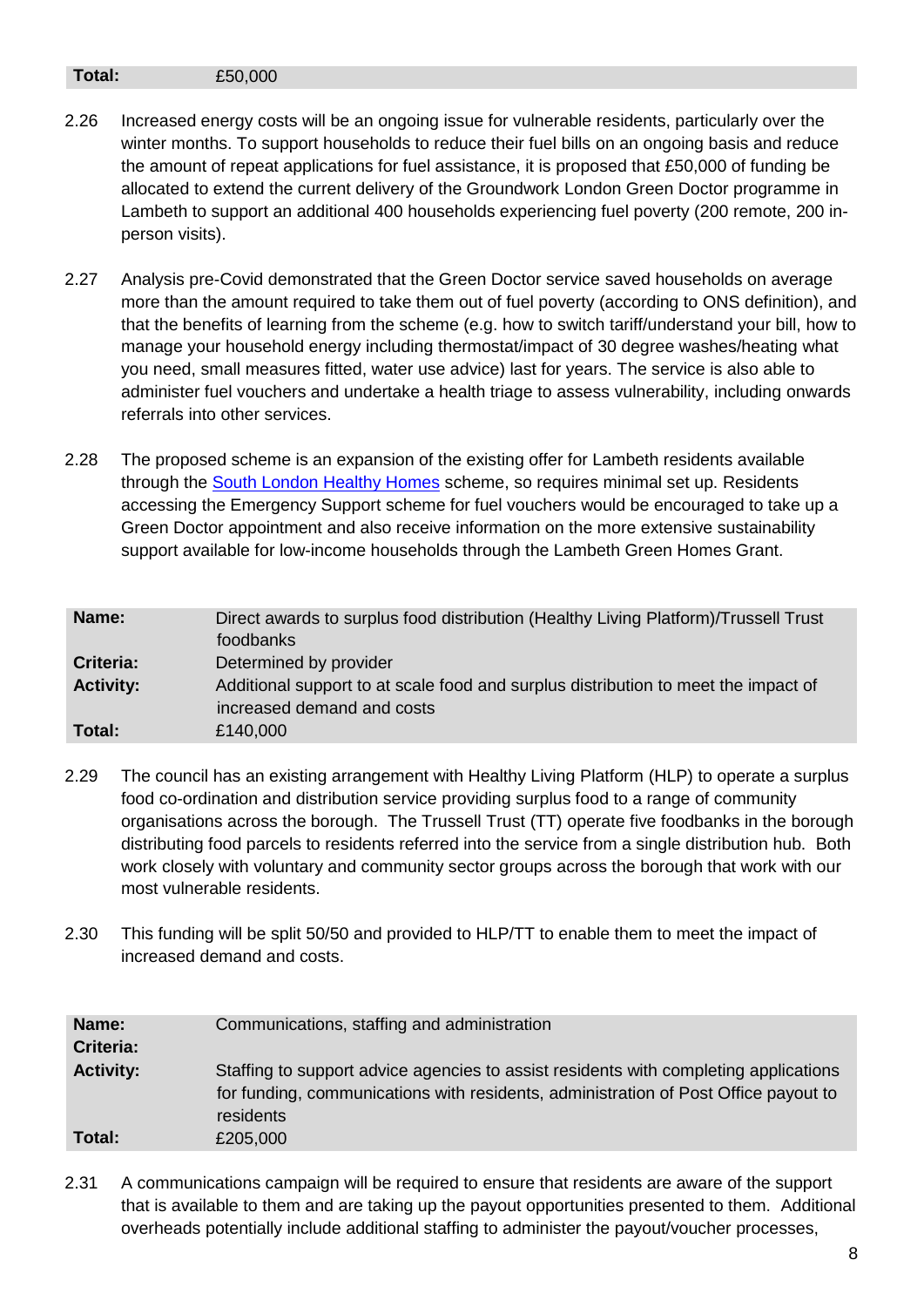costs of the post-office payout process and additional support to residents making claims through the Household Support Scheme. These costs are not expected to exceed £205,000 and include a contingency.

- 2.32 Following feedback from voluntary sector organisations, Lambeth is proposing to fund staffing to support residents with accessing the funding they are entitled to, particularly those who may be digitally excluded. These staff members will be based at local advice agencies as well as Lambeth's Health and Wellbeing bus in order to support residents across the borough. This support fits the grant criteria as it is assisting residents to apply for direct funds.
- 2.33 There will also be an administrative cost of £80,000 to process the Post Office payout for residents, including staffing costs.
- 2.34 Total scheme administration costs (communications, support processing the payments, support for advice agencies with form filling and overheads) equal approximately 5% of the funds total.

#### **Contract Management**

2.35 N/A

#### **Finance**

2.36 Based on the projections set out in the report, the scheme will cost £4.3m and will be funded from the Household Support Grant (£2.7m) and the Discretionary Energy Rebate Grant (£1.5m). Funding requirement in excess of the total grant awards will be provided from earmarked reserves.

## **3. LEGAL AND DEMOCRACY**

- 3.0 The council should adhere to the guidance is issued by the Secretary of State for Levelling Up, Housing and Communities to billing authorities in England in the administration of the matters set out in this report. The guidance is intended to support billing authorities in administering the Tax Rebate and associated Discretionary Fund for households, announced on 3 February and the guidance issued by the DWP for the Household Support Fund (HSF) grant announced in March by the Government under section 31 of the Local Government Act 2003, enabling the council to administer the scheme and provide assistance to households most in need. The council falls within the definition of a billing authority as defined in section 1(2) of the Local Government Finance Act 1992.
- 3.1 The Council should also maintain a record of expenditure under the Council Tax Rebate and Discretionary Fund, and ensure that it is able to monitor and report on expenditure and numbers of benefiting households (both from the Rebate Scheme and Discretionary Fund) at Parliamentary constituency level and local authority level. There are further reporting requirements for the Household Support Fund scheme.
- 3.2 The council must also have regard to Section 149 of the Equality Act 2010 'the public sector equality duty' in administering the schemes.
- 3.3 This proposed key decision was entered in the Forward Plan on 16 May 2022 and the necessary 28 clear days' notice has been given. In addition, the Council's Constitution requires the report to be published on the website for five clear days before the proposed decision is approved by the Cabinet Member. Any representations received during this period must be considered by the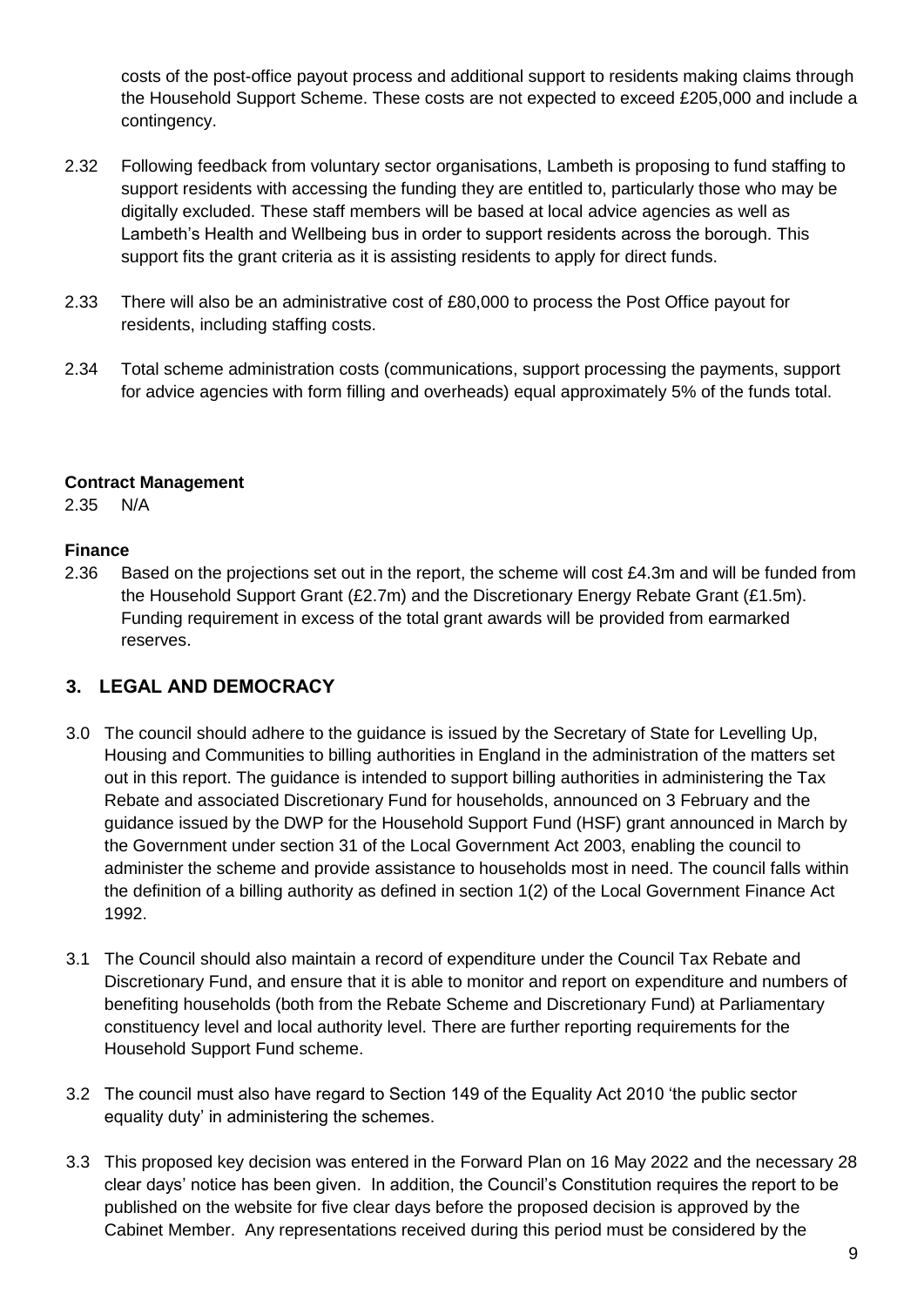decision-maker before the decision is taken. A further period of five clear days - the call-in period – must then elapse before the decision is enacted. If the decision is called-in during this period, it cannot be enacted until the call-in has been considered and resolved.

# **4. CONSULTATION AND CO-PRODUCTION**

- 4.0 A Household Support Fund working group was established and has met weekly since the announcement of this fund. It is chaired by Associate Director Public Health with representation from across council departments including Children's Services, Financial Resilience, Housing, Public Health, and Revenues and Benefits.
- 4.1 Conversations on the allocation of the funding and feedback on previous rounds have been held in the regular Food VCS roundtable meetings.

# **5. RISK MANAGEMENT**

5.1 The main risks that impede on the successful delivery of this fund are:

| <b>Item</b> | <b>Risk</b>                                                                                               | Likelihood | Impact         | <b>Score</b>    | <b>Control Measures</b>                                                                                                                                                        |
|-------------|-----------------------------------------------------------------------------------------------------------|------------|----------------|-----------------|--------------------------------------------------------------------------------------------------------------------------------------------------------------------------------|
|             | Pressure on school admin<br>resource to distribute<br>food/energy bill vouchers                           | 2          | 4              | 8               | Schools have been advised of<br>proposal and collaborative working<br>with Education team and schools<br>will continue to provide support                                      |
| 2           | Low-income households with<br>children who are not in receipt<br>of FSM are not supported by<br>this fund | 4          | $\overline{2}$ | 8               | Ensure strong communications<br>campaign so these families are<br>aware of and can access 'other<br>households' fund; Use of CTS as<br>low-income measure for other<br>support |
| 3           | Take-up of post office payout<br>is low                                                                   | 3          | $\overline{4}$ | 12 <sup>2</sup> | Communications campaign to<br>support 'push' approach; use of<br>follow-up approaches incl.<br>community engagement; potential<br>to undertake door-knocking                   |

### **Table 1 – Risk Register:**

**Key**

residents

4

| Likelihood | Verv Likelv = 4 | Likely $=$ 3  | Unlikely = $2$    | Verv Unlikelv = 1 |
|------------|-----------------|---------------|-------------------|-------------------|
| Impact     | Maior = $8$     | Serious $=$ 4 | Significant = $2$ | Minor $=$         |

3 2 6

# **6. EQUALITIES IMPACT ASSESSMENT**

CTS and FSM are relatively blunt indicators for low income, with a risk of excluding some

6.1 All protected characteristic groups have been considered and will be reflected within the distributions of the funds. The spending of this grant will positively impact protected characteristic

Develop analytic capability to better

identify residents in need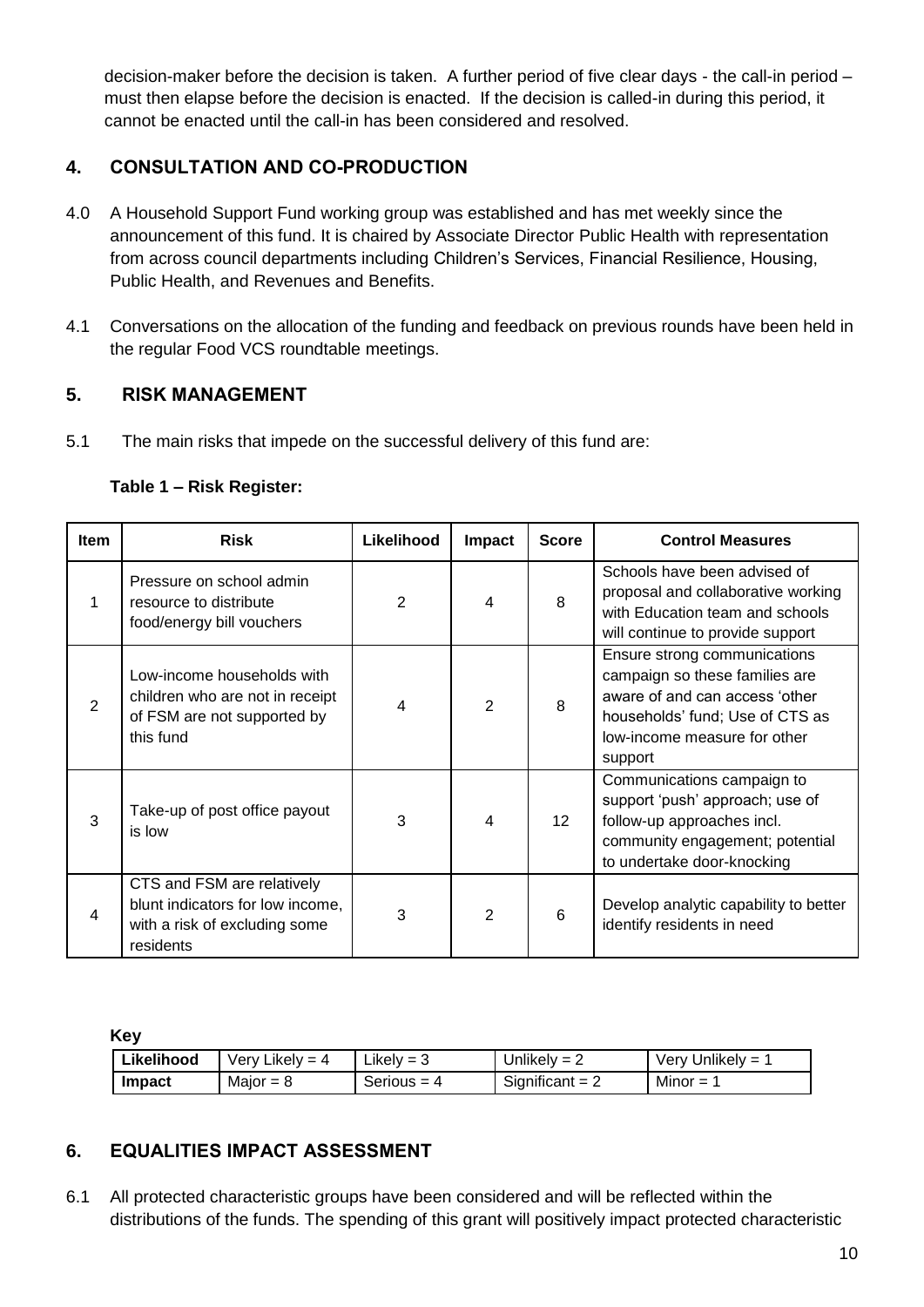groups. Lambeth's spending of this grant will include targeting demographics of vulnerable residents.

- 6.2 The households receiving funding through the Post Office payout reflects the demographics of the borough. 45% of the households in receipt of funds are Black, Asian or multi-ethnic households. In total, 43% of residents in total are from Black, Asian or multi-ethnic backgrounds.
- 6.3 In total, 14% of residents in Lambeth have a disability. 30% of the households receiving funding through the Post Office payout contain a member of the household with a disability.
- 6.4 Within our school aged children who will receive provision, children who are eligible for 2-year-old pupil place and are classified as vulnerable and year 3 and -year4 year olds entitled to early years Pupil Premium will be positively impacted by this fund.
- 6.5 An EIA for the previous spend of the children's allocation is attached as there has been no change to the equality impacts from the last spend of the grant.

# **7. COMMUNITY SAFETY**

7.1 There are no community safety implications.

## **8. ORGANISATIONAL IMPLICATIONS**

#### **Environmental**

8.1 Any committed spend of this fund will refer to the corporate carbon reduction plan in line with the council's ambition to become a Carbon Neutral Council by 2030.

### **Health**

9.1 The alleviation of food poverty is recognised in the Health and Wellbeing Strategy.

### **Corporate Parenting**

9.2 There is no direct impact on the Council's corporate parenting duties and responsibilities as a result of this decision.

### **Staffing and accommodation**

9.3 Not applicable.

### **Responsible Procurement**

9.4 Not applicable.

## **10 TIMETABLE FOR IMPLEMENTATION**

10.1 The table below details the stages and deadlines for implementing the recommendations

| <b>Activity</b>                 | <b>Proposed Date</b> |
|---------------------------------|----------------------|
| Date published on Forward Plan  | 16.05.22             |
| Publication on Decisions online | 13.06.22             |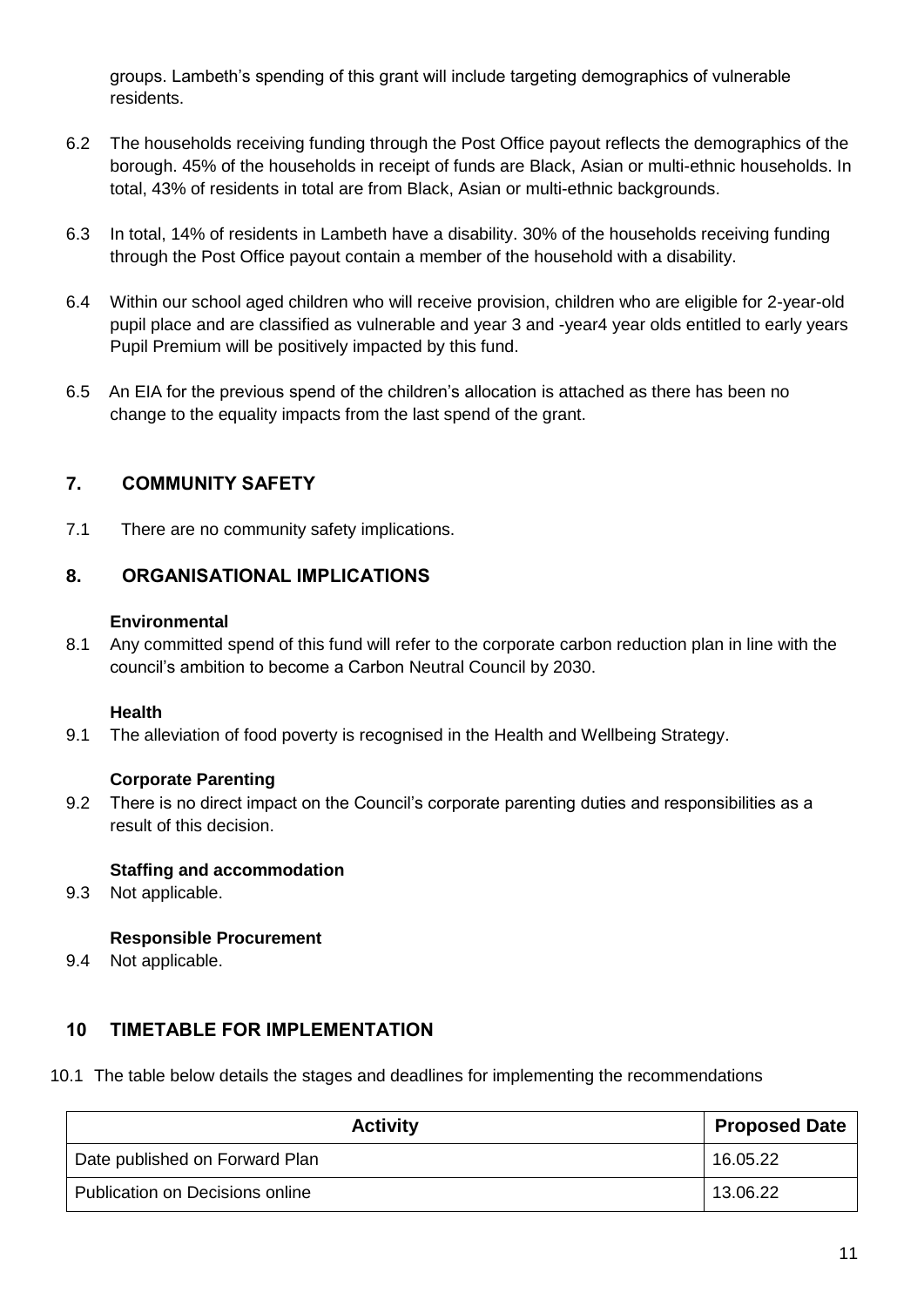| Officer or Cabinet Member Decision         | 21.06.22 |
|--------------------------------------------|----------|
| End of Call-in Period (key decisions only) | 28.06.22 |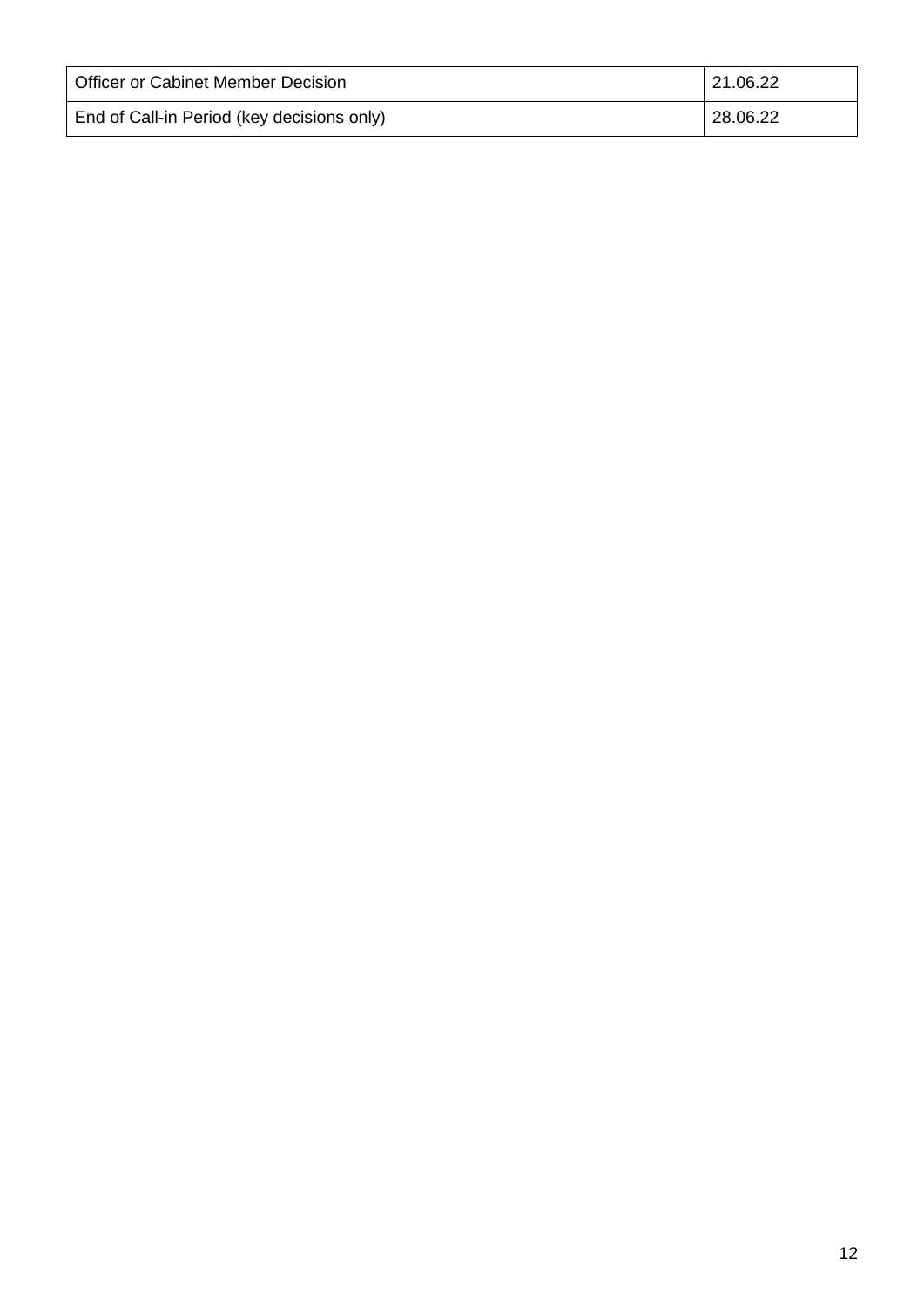| <b>Name and Position/Title</b> | <b>Lambeth Directorate</b>  | <b>Date Sent</b> | <b>Date</b>     | <b>Comments in</b> |
|--------------------------------|-----------------------------|------------------|-----------------|--------------------|
|                                |                             |                  | <b>Received</b> | paragraph:         |
|                                | <b>Cabinet Member for</b>   |                  |                 |                    |
| <b>Councillor David Amos</b>   | Finance and Cost of         | 27.5.22          | 30.5.22         | Throughout         |
|                                | Living                      |                  |                 |                    |
| Andrew Eyres, Strategic        | Integrated Health and       | 18.5.22          | 19.5.22         | Throughout         |
| <b>Director</b>                | Care                        |                  |                 |                    |
| Fiona McDermott Strategic      | Finance and Investment      | 18.5.22          | 25.5.22         |                    |
| <b>Director</b>                |                             |                  |                 |                    |
| Fiona Connolly, Strategic      | <b>Children's Services</b>  | 18.5.22          | 25.5.22         |                    |
| <b>Director</b>                |                             |                  |                 |                    |
| <b>Eleanor Purser and Sara</b> | Sustainable Growth and      |                  |                 |                    |
| Waller, Co-Strategic           | Opportunity                 | 18.5.22          | 25.5.22         |                    |
| <b>Directors</b>               |                             |                  |                 |                    |
| Nabeel Khan, Director          | Economy, Culture, Skills    | 18.5.22          | 20.5.22         |                    |
| Alison May, AD for Skills      | Economy, Culture, Skills    | 18.5.22          | 19.5.22         |                    |
| and Employment                 |                             |                  |                 |                    |
| Abrilli Philip Director,       | <b>Children's Services</b>  | 18.5.22          | 18.5.22         |                    |
| <b>Education and Learning</b>  |                             |                  |                 |                    |
| Ruth Hutt, Director, Public    | <b>Adults and Health</b>    | 18.5.22          | 18.5.22         |                    |
| Health                         |                             |                  |                 |                    |
| Natasa Paterson, Director      | Resident Experience and     | 18.5.22          | 18.5.22         |                    |
|                                | <b>Digital</b>              |                  |                 |                    |
| Hamant Bharadia, Finance       | <b>Finance and Property</b> | 16.5.22          | 18.5.22         | Finance summary    |
| Dominique Johnston-            | <b>Finance and Property</b> | 16.5.22          | 18.5.22         | Finance summary    |
| Franklin, Finance              |                             |                  |                 |                    |
| Andrew Pavlou, Legal           | <b>Legal and Governance</b> | 18.5.22          | 20.5.22         | 4.1                |
| <b>Services</b>                |                             |                  |                 |                    |
| Sarah Keeble, Democratic       | <b>Legal and Governance</b> | 18.5.22          | 19.5.22         | Throughout         |
| <b>Services</b>                |                             |                  |                 |                    |

# **REPORT HISTORY**

| <b>Original discussion with Cabinet Member</b> |                                                        |  |  |
|------------------------------------------------|--------------------------------------------------------|--|--|
| <b>Report deadline</b>                         | N/A                                                    |  |  |
| Date final report sent                         | N/A                                                    |  |  |
| Part II Exempt from Disclosure/confidential    | No                                                     |  |  |
| accompanying report?                           |                                                        |  |  |
| Key decision report                            | Yes                                                    |  |  |
| Date first appeared on forward plan            | 16.5.22                                                |  |  |
| Key decision reasons                           | Expenditure, income or savings in excess of            |  |  |
|                                                | £500,000                                               |  |  |
| <b>Background information</b>                  | Household support fund: guidance for councils          |  |  |
|                                                | <b>Council Tax Energy Rebate guidance for councils</b> |  |  |
| <b>Appendices</b>                              | Children's EIA, EIA for this spend                     |  |  |
|                                                |                                                        |  |  |